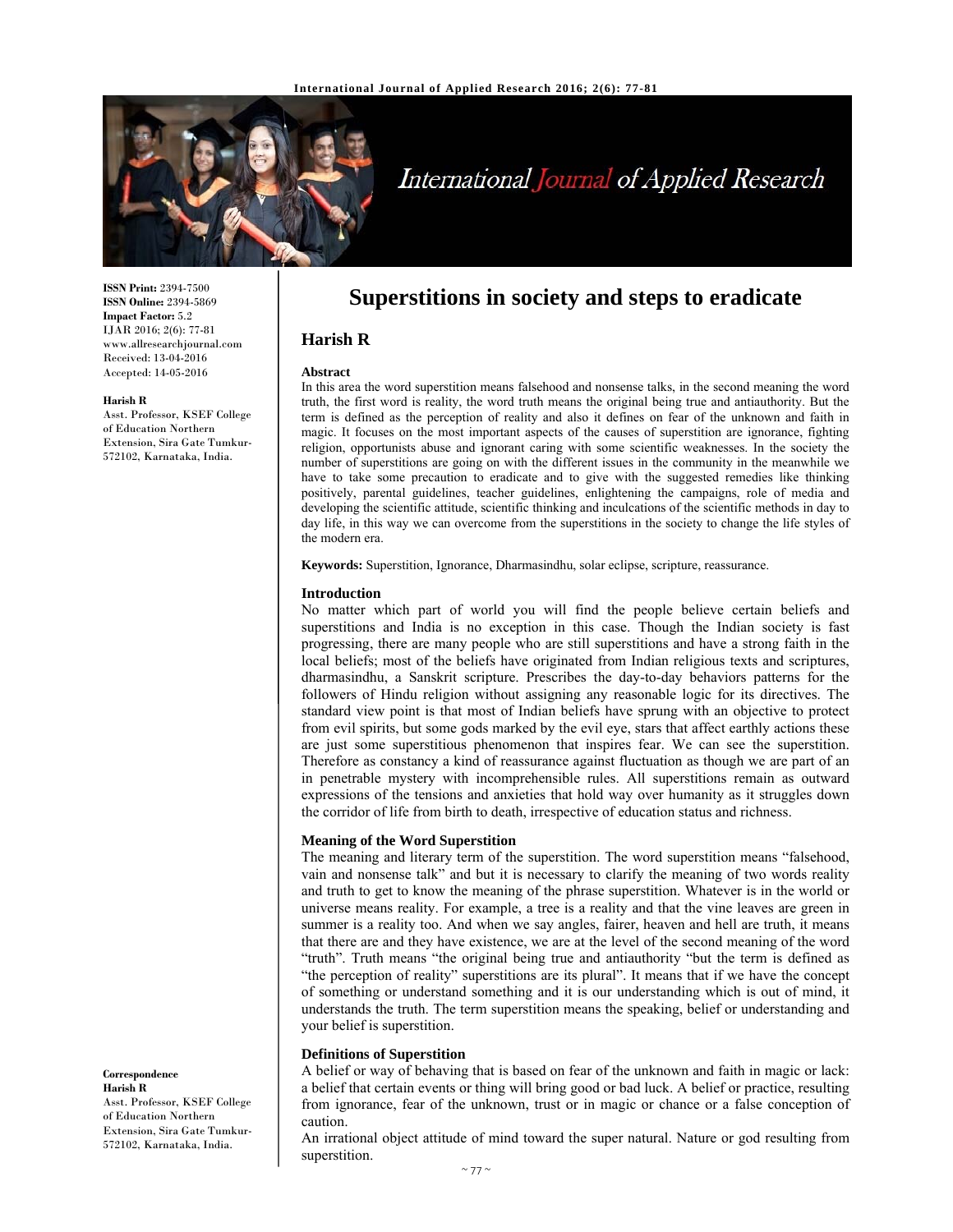#### **Origin of Superstition**

Once upon a time life was extremely hazardous and the central feature of day-to-day existence was pre occupation with the explanation for the relief of human misfortune, vagaries of climatic and geographical conditions. Hostile neighborhood, fear of predators etc.., were constant concern of the human society during those days. These things might have influenced for the superstitious behavior which are being carried till date, with craft women wedded to the perhaps there is an unshaken belief in miraculous cures. Magical remedies and supernatural phenomena which might have persuaded to remain superstitious even in this age of reason and scientific progress.

As such there is a section of the society which manipulators the mind of the people to their advantage and a mass wealth and power exhibiting so called miracles and supernatural feats under the grab of divine blessings. These god men, babas, buvas, matajis and maharajas are main transporters of superstitions and have got their stronghold on maharashtrian society. Educated and elite class also supports these god men to protect their wasted interests. This class has completely twisted the meaning of superstition under the name of faith.

# **The Most Important Aspects of the Causes of Superstition**

#### **1. Ignorance**

The most important factor which creates superstition in societies is ignorance. In the past some people considered elliptical events as being the wrath of god. While, if the cause of eclipse was clear for people, such beliefs have no place among people or some people call sneezing waiting signal while in medical science it is clear that sneezing with a foreign object especially a soft object is to remove foreign material from the nose. Similarly, ignorance made numerous superstitions in religions. For example, some groups such Halt (literally means whole grains) because of generosity, occult knowledge and other wonderful things that they observed from imam, could not properly explained and analyze such problems and knew them as pretext of superstition and heresy and anti-Islamic movements. So, certainly, ignorance is one of the most important causes of superstitions in societies.

#### **2. Fighting Religion**

Ruthless and arrogant men who saw the spirit of religion contrary to their behaviours. Directly or indirectly, struggled with the religion. One of the indirect ways of struggle with the religion is creating superstitions in religious communities. The entrance of superstitions in religious teachings collapse religion and detract its validity and prevalent superstitions in the society not only make society collapsed but also traditional teachings will change their place with the teachings of the superstitious in the beliefs "(and)" of behaviours of believers. The Jews had more relationship with Muslims than any other scripture and in this case, it means that the maximum effort in forgiving the traditional sayings was from them. So, one of the main sources of society in which is becoming familiar with the religion such as traditional sayings is mixed with thousands of superstitions and it is very difficult to detect correct from incorrect historical, interpretational as well as other sources are not exceptions.

#### **3. Opportunists Abuse**

Some of deception and opportunistic people have used superstition as a way to gain wealth or their evil thoughts in issues such as lust. Many people gain much financial revenue in prayer writing, daily horoscope predictions. Especially women are being subjected to sexual and moral abuse. This issue is so prevalent and obvious in the society that does not need more explanation. It seems that these factors are the main causes of superstitions in a given society. There are factor which are effective in creating superstition but are not essential like the three mentioned such as:

- 1) The human tendency to myth-making which causes exaggeration in explaining some abilities of religious figures.
- 2) Ignorant caring: some people with falsifying sayings want to create love in people regarding to religious issues particularly among some Sufis.
- 3) Some scholar scientific weakness and errors in providing religious education.

#### **Superstitions and Religion**

Superstition is child of ignorance and mother of misery. Miracles are not only impossible but they are unthinkable by any man capable of thinking. Ignorance is the soil in which belief and miracles grow. The man who cannot think isles than man, the man who fears to think is a traitor himself, the man who fears to think is superstitions slave. Reason is the light, the sun, of the brain: it is the compass of mind. Priestly community produces nothing. They are parasite. They say: "Believe and give". The man who bows before an idol of wood or stone is just a fool as he prays to an imagined god. Religion cannot reform mankind because religion is slavery. Religion does not teach self reliance, independence, manliness, courage, self-defence. Religion makes god a master and man the serf. Religion has always been the enemy of science of investigation and thought. Religion has never made man moral, temperate, industrious, honest and free. That man has never received any help from heaven, that all sacrifices have been in vain and all prayers have died unanswered in the heedless air.

#### **Some of the Common Superstitions in Society**

- 1. Divination, astrology, prediction
- 2. Caught ghosts
- 3. Being unlucky of number thirteen
- 4. The consecration of Jumada and plants.
- 5. Prayer writing by some jobber
- 6. Prayer writing
- 7. Opening book
- 8. Knowing sneezing as a sight of waiting.
- 9. Considering some animals unlucky (for example, it is said that the crow is a crossed bird).
- 10. Considering some animals lucky (for example, it is said that snake is a lucky animal).
- 11. Not cutting nail in someday.
- 12. Not moving in someday
- 13. Pouring boiling water on the ground burn the jinn.
- 14. Putting the blood of the victim's on the door of the house or cat etc..,
- 15. Writing from some particular topic
- 16. Rubbing the black expand on forehead of a baby.
- 17. Many superstitions about rainbow.
- 18. Breaking eggs to relive some eyes.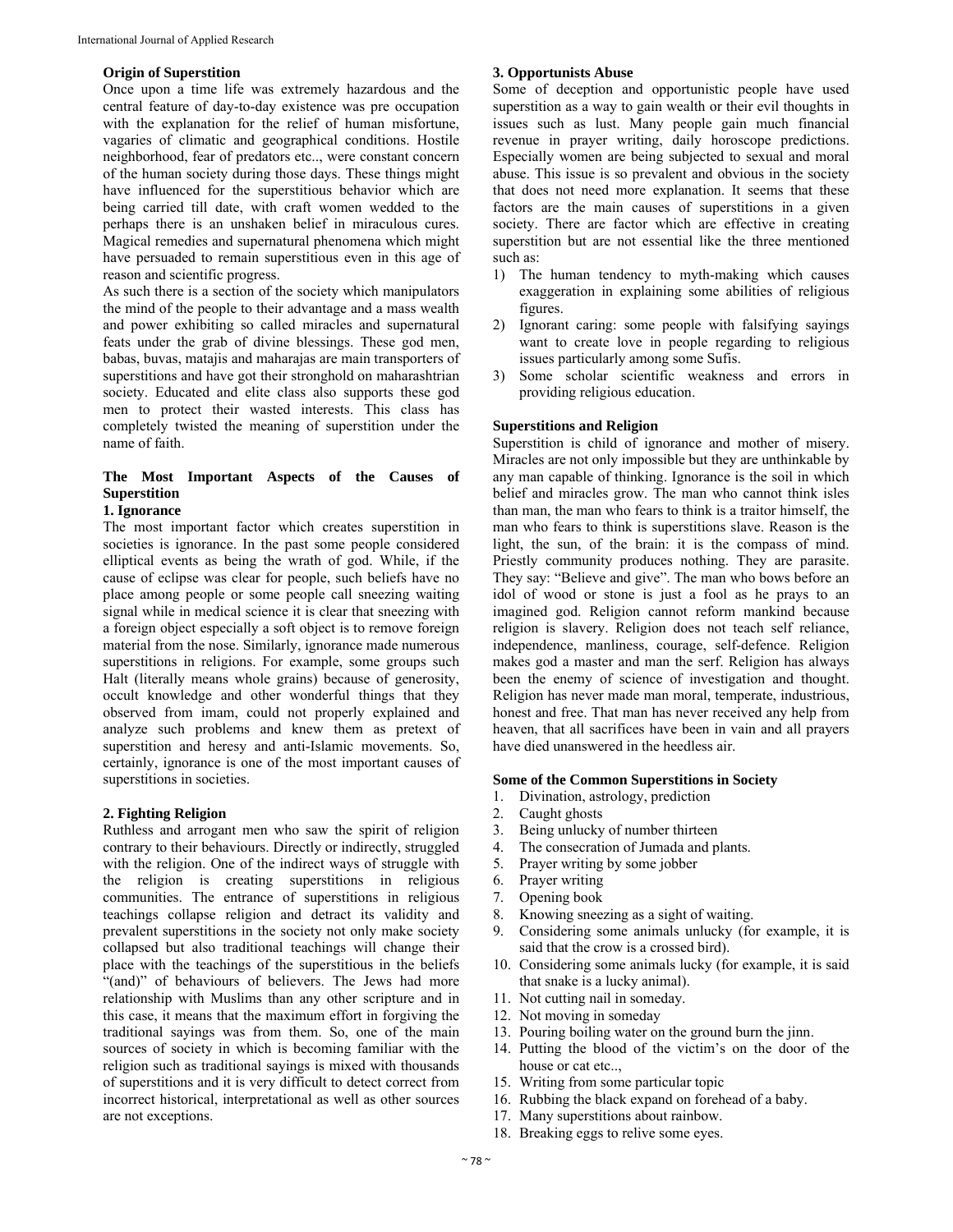- 19. Lighting candles in certain places for the need to be valid
- 20. Bounding to do some normal people had a dream and thousands of other superstitions that are not represented here.

#### **Superstitions in Solar eclipse**

Solar eclipse is a natural phenomenon that occurs when the moon comes in between the sun and the earth, blocking light from the sun. This cast a huge shadow on the earth. During this time the sun's corona becomes clearly visible.

Other planets like the mercury and Venus too come between the sun and the earth but they are too far away to cause an impact. The moon on the other hand is 400 times closer to the earth and during the solar eclipse they look equal sized.

### **Superstitions**

Solar eclipse has been traditionally observed as an ominous sigh and therefore superstitions abound in association with this natural phenomenon.

- 1) Depending on the culture, it is believed that during the eclipse the sun is swallowed by demons, dragons or devilish dogs.
- 2) Pregnant women have traditionally been waxed to stay indoors and do not to cut vegetables if they wanted healthy babies without congenital anomalies.
- 3) Pregnant woman are also prevented from sewing so that they do not have deformed children.
- 4) People lock themselves indoors to avoid the bad rays of the eclipsed sun.
- 5) Some people clean themselves in holy rivers during an eclipse.
- 6) There are many who do not look eclipse days because they believe that germs abound during this time.

Already the Indian astrologers are predicting doom and disaster as a consequence of the solar eclipse not only in India but in china and the south east. They have predicted communal tensions and political assassinations.

### **The Rational changes challenge**

The rational and the scientifically inclined have all along challenged the superstitions that exist and are willing to predict otherwise.

They plan to further educate the general public and have already persuaded then do to away with false beliefs and treat. The eclipse as natural phenomenon.

Having allayed their fears. People have been coming out in large numbers in the recent years to view the eclipse so much so that the scientific forum's Tamilnadu chapter soon ran out of supply of solar filters.

People are even travelling long distance to view this once in a lifetime spectacle. A Delhi based organisation. SPACE which is striving to make science and astronomy popular among young people is taking interested folks to Varanasi in Uttar Pradesh and to samara near Patna in the state of Bihar to view the solar eclipse.

Boeing 737-700 has been charted by Cox and kings to enable people to view the eclipse from a 'sun side' seat at 41,000 feet on a three hour flight from Delhi. To the privileged few, who have paid 1,600 dollars to drink in this spectacle, experts will explain the goings on there is a 90% chance of viewing the eclipse on this flight while there is only a 40% chance on the ground.

#### **Precautions**

- 1. Watch the eclipse through specially made viewing glasses or through solar filters designed to view the sun. The pin-hole projection method is the safest way.
- 2. Remember that the sun's rays can impair or cause permanent eye damage when viewed through the naked eye.
- 3. Avoid watching the solar eclipse through binoculars or telescope.
- 4. Avoid watching the eclipse using sunglasses, smoked glass. Black-and-white film, colour film or negatives.
- 5. Always watch the solar eclipse under the guidance of experts.

#### **Proposed Remedies**

- **1. Thinking positive**: one should think positive and try to develop attitude towards challenges and or duos tasks. This can be achieved through reading, listening and watching positive material in form of books. Biography, audio video means etc., in order to get rid of the failure syndrome.
- **2. Parental guidance**: parents play an important part in removing all the fears and beliefs in superstitions through personal guidance and real life examples.
- **3. Teacher's guidance**: teacher should encourage healthy discussions in the classroom to get a clear picture of what's the true and what's a lie. This can dispel student's belief in superstitions.
- **4. Campaigns and other events:** government and other non-governmental organisations can enlighten the clouded minds with various events and campaigns which can be effective tools in eliminating myths.
- **5. Role of media**: various means of media can contribute to a large extent in bringing a change in attitude towards these beliefs. The media should acts more responsibility towards the young generation rather than carrying about their TRP's.

#### **Programs to Eradicate Superstitions in Community**

- 1. Programs for spreading and inculcating scientific outlook
- a) Public meetings and lectures on various topics-pseudo sciences like Vastushastra, Phalajyotish (astrology).
- b) Vidyavahini programs like Grantham yatra (books exhibition) Vishay yatra (science exhibition). Akshadarshanc mobile planetarium), conservation of environment etc.
- 2. Developing inquisitive and critical activity/attitude: Activities are trained in awaking people and inculcating this attitude in workshops and camps, university and colleges professors participate in these programmes.
- 3. Constructive criticism of religion: Demonstration to oppose animal sacrifice: jata mukti (cutting) the mattered tresses of girls and saving them from being dedicated to goddess Yellamma). Exposing fraudulent Babs-Buvas-Mata's Fakirs and missionaries claiming supernatural powers.

## **Objectives of Eradication of Superstition**

- 1. To popularise the science knowledge.
- 2. To develop scientific thinking.
- 3. To cater the individual mind towards science.
- 4. To uplift the scientific thinking.
- 5. To tap the community people.
- 6. To strengthen the scientific concepts.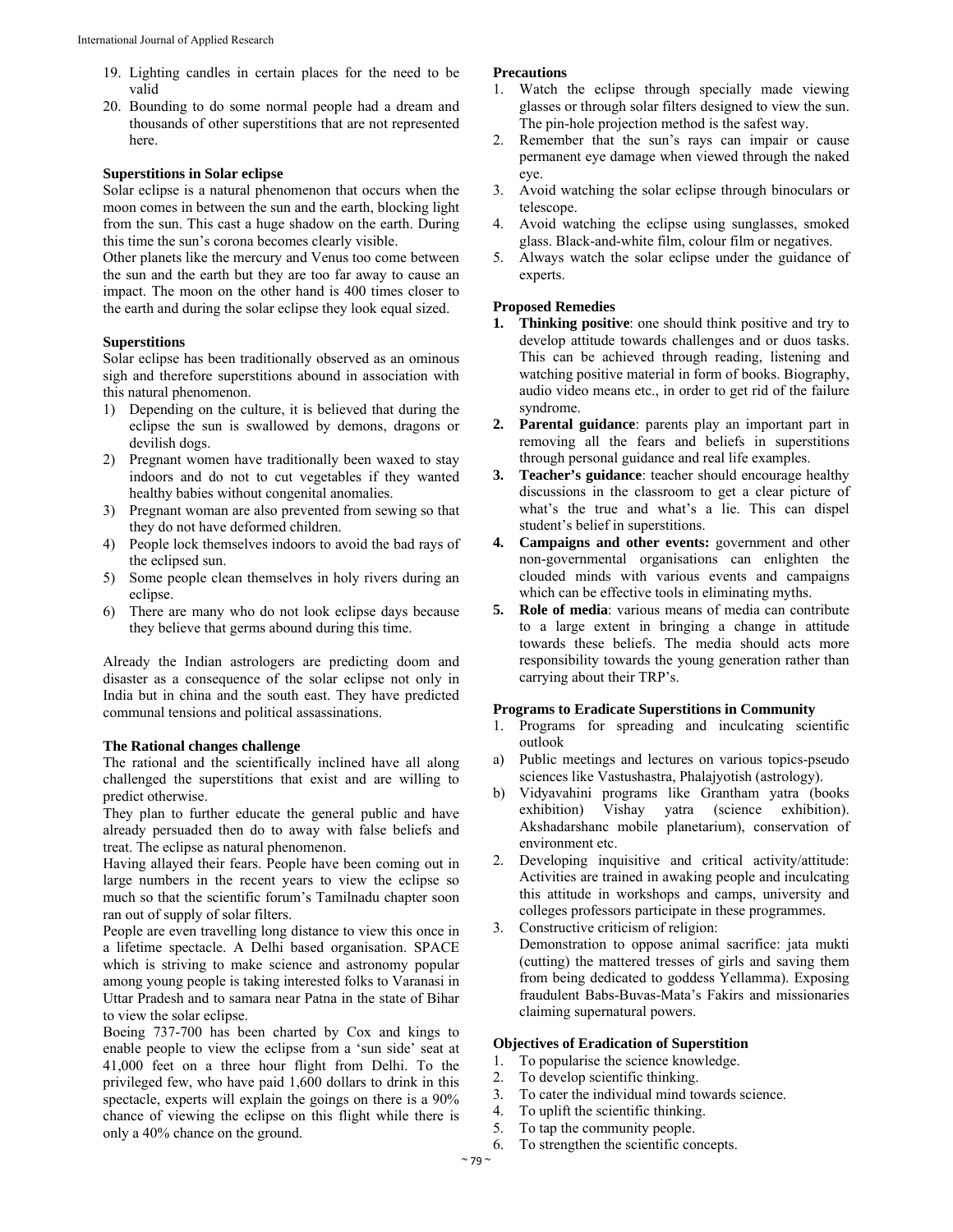- 7. To avoid the blind beliefs.
- 8. To develop the scientific temper in an individual.
- 9. To disprove the blind beliefs.
- 10. To develop scientific attitude, scientific method, scientific application, scientific interest etc., among the individuals.

#### **Importance of Eradication of Superstitions**

- 1. To know the real knowledge.
- 2. To think in a systematic way.
- 3. To get a science knowledge update.
- 4. To think critically in a systematic manner.
- 5. To develop the prosperity towards science.
- 6. To disperse the blind belief.
- 7. To eradicate superstition in the community.
- 8. To localise the scientific thinking and scientific reasoning.

#### **9. Steps to Eradicate Superstition**

Have you become a slave to superstitions? Do you run to the other side of the street when you see a black cat? Do you cringe any time you accidentally step on a crack, or feel convinced that your day will be ruined because of it? Have you ever cracked a mirror, and feet devastated that your life was going to be horrible for the next seven years? If this sounds like you, then it's time to break those superstitions habits and to learn that you have the power to make your own luck.

- 1. Learn the origins of the superstitions you believe in one way to overcome your superstitious beliefs is to learn where they come from the idea that it's bad luck to walk under a ladder came from to begin with. For example, did you know that the belief that it's bad luck to walk under a ladder came from the idea that it was dangerous to walk in an area where work tools are likely to fall? The more you debunk these superstitions, the more you'll see that while they may be fun to believe in, they have no foundation in reality. Here are some other surprising origins of common superstitions:
- $\triangleright$  In 18<sup>th</sup> century London, umbrellas with metal spokes became popular, and opening them indoors became a hazard. Therefore, it became common knowledge that opening an umbrella indoors was considered "bad luck" though this was really.
- The superstition that spilling salt was considered bad luck began in 3,500 B.C. with the ancient Sumerians. However, this came about because salt was such a prized commodity back then, not because spilling salt has any inherent power to influence your luck.

2. Realize that there's no rational proof that these superstitions can affect your life. Is there any real reason that the number 13 should be unlucky? Why should black cats be more unlucky than any other cat? Can finding a four-leaf clover really cause good fortune to rain down upon your head? If a rabbit's foot were really lucky, wouldn't the original owner (that is, the rabbit) still own it? Though you may believe that thinking rationally is beside the point when it comes to superstitions, if you want to beat your obsession with them, then you have to use critical thinking to get there.

 Superstitions lie in age-old traditions. Like many traditions, they continue to be enacted, but they don't really serve a purpose.

3. Consider which superstitions cause regular inconvenience to you.

Are you constantly starting at the grand to avoid stepping on cracks to the point of bumping into people on the street? Do you take winding deters in order to avoid stepping on cracks to the point of bumping into people on the street? Do you take winding detours in order to avoid crossing the path of a black cat? The superstitions which cause trouble for you on a regular basis are the ones you should focus on first, may be you spent ten extra minutes walking to work because you think that you're taking the "lucky" path. May be you run back home and are late for a diner date to put on your "lucky" earrings. If you [put on] really think about it, you may find that your superstitions beliefs are actually causing you harm instead of brining you luck.

- $\triangleright$  Ask yourself if the anxiety you associate with following different superstitions is really bringing you any good energy.
- 4. Avoid superstitions beliefs when making decisions. When making decisions, rely on common sense and a sound pattern of reasoning as opposed to weird feelings and supported supernatural signs. if your friend asks you to meet her at a certain place, take the path that makes the most sense instead of the "lucky one", when you walk to work, wear the clothing that is most appropriate for the weather instead of your "lucky" coat when it's 80 degrees outside. Let reason govern your choices, not superstition.
- $\triangleright$  Start small first if you spill some salt don't throw it over your shoulder and see what happens. Then you can build toward avoiding superstitions that scare you more. Such as petting a black cat or walking under a ladder.
- 5. Realize that you have the power to make your own luck.

You can't control all the circumstances in your life; you can control how you react to them and what you do about it. This is far more important than being lucky or unlucky. Everyone deals with bad luck from time to time some people more than others unfortunately and while you can't control the less than ideal circumstances you may face you do have power over trying to face them with a positive attitude and of making a plan to improve your circumstances instead of thinking superstitions or rituals can affects the outcome of your life.

 $\triangleright$  It can be comfortable to believe in superstitions because this makes it harder for you to take control over your own life. If you accept that you have the power to make yourself succeed or fail, you'll naturally be scared or hesitant to move forward.

Expect the best instead of the worst Another thing you can do to get into the mindset that superstitious beliefs are irrelevant is to except the best things to happen for you instead of only imagining the worst possible outcomes in any given situation. if you're convinced that everything is going to go wrong for you, then you'll be much more likely to experience a conflict or a setback. If you think that you're going to have a great day, then it's much more likely that it will happen for you and you won't need to follow any superstitions to get there.

 $\triangleright$  Many people believe in superstitions because they think their lives are filled with bad luck everywhere they turn,